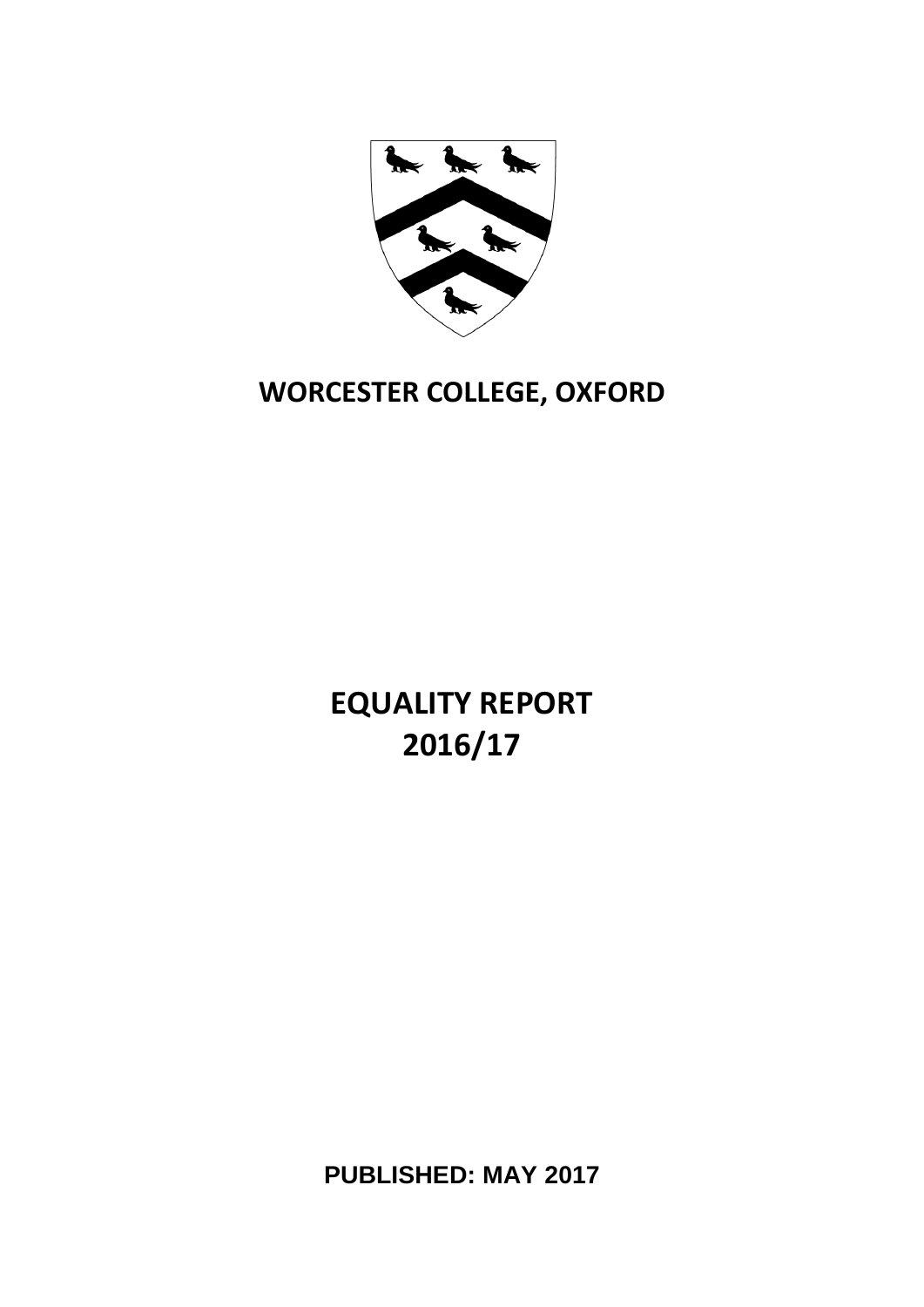#### **TABLE OF CONTENTS**

- Page 3 Introduction
- Page 3 Public Sector Equality Duty
- Page 3 Work Undertaken
- Page 4 A Single Equality Scheme
- Page 5 Equality Objectives
- Page 6 Data

#### **APPENDICES**

- Appendix A Staff Data
- Appendix B Recruitment Monitoring for 2016
- Appendix C Student Data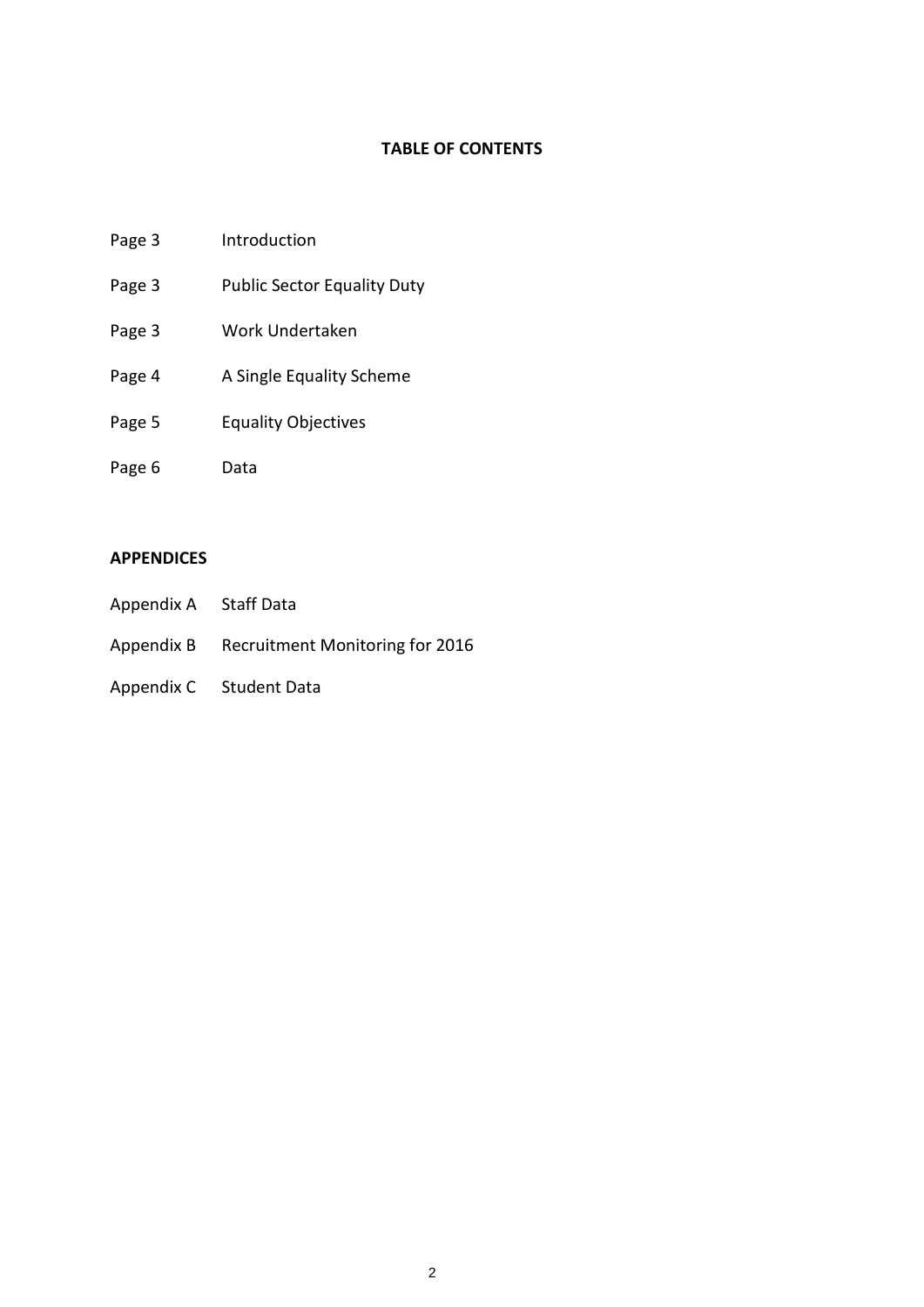#### **1. INTRODUCTION**

This report provides an overview of Worcester College's recent activities in support of equality and diversity, including newly agreed Equality Objectives.

#### **2. PUBLIC SECTOR EQUALITY DUTY**

The Equality Act 2010 places all public bodies under an active duty to promote equality, which includes:

- Having due regard to the aims of the General Equality Duty in the exercise of their functions
- Carrying out equality analysis
- Setting at least one equality objective, and
- Publishing information and data to demonstrate their compliance with the Equality Duty

As a public body, the Equality Duty requires the College to have 'due regard' to the need to:

- 1. Eliminate discrimination, harassment, victimisation;
- 2. Advance equality of opportunity between people who share a relevant protected characteristic<sup>1</sup> and those who do not, by
	- a. Remove or minimise disadvantages faced by staff and students due to a protected characteristic;
	- b. Take steps to meet the needs of staff and students with each protected characteristic including where those needs are different from the needs of staff and students who do not share the relevant protected characteristic; and
	- c. Encourage people with each protected characteristic to participate fully in the public life of the College and in all activities.
- 3. Foster good relations between people who share a relevant protected characteristic and people who do not by
	- a. Tackling prejudice, and
	- b. Promoting understanding between people from different groups

#### **3. WORK UNDERTAKEN**

Since 2012, when the previous Equality Objectives were set, the College has undertaken a lot of work in this area. The previous Equality Objectives were:

- a) Continue to improve the monitoring and progression of staff in relation to all protected characteristics;
- b) Continue to monitor the minority ethnic composition of college members closely, so that appropriate interventions could be considered for supporting this group of individuals.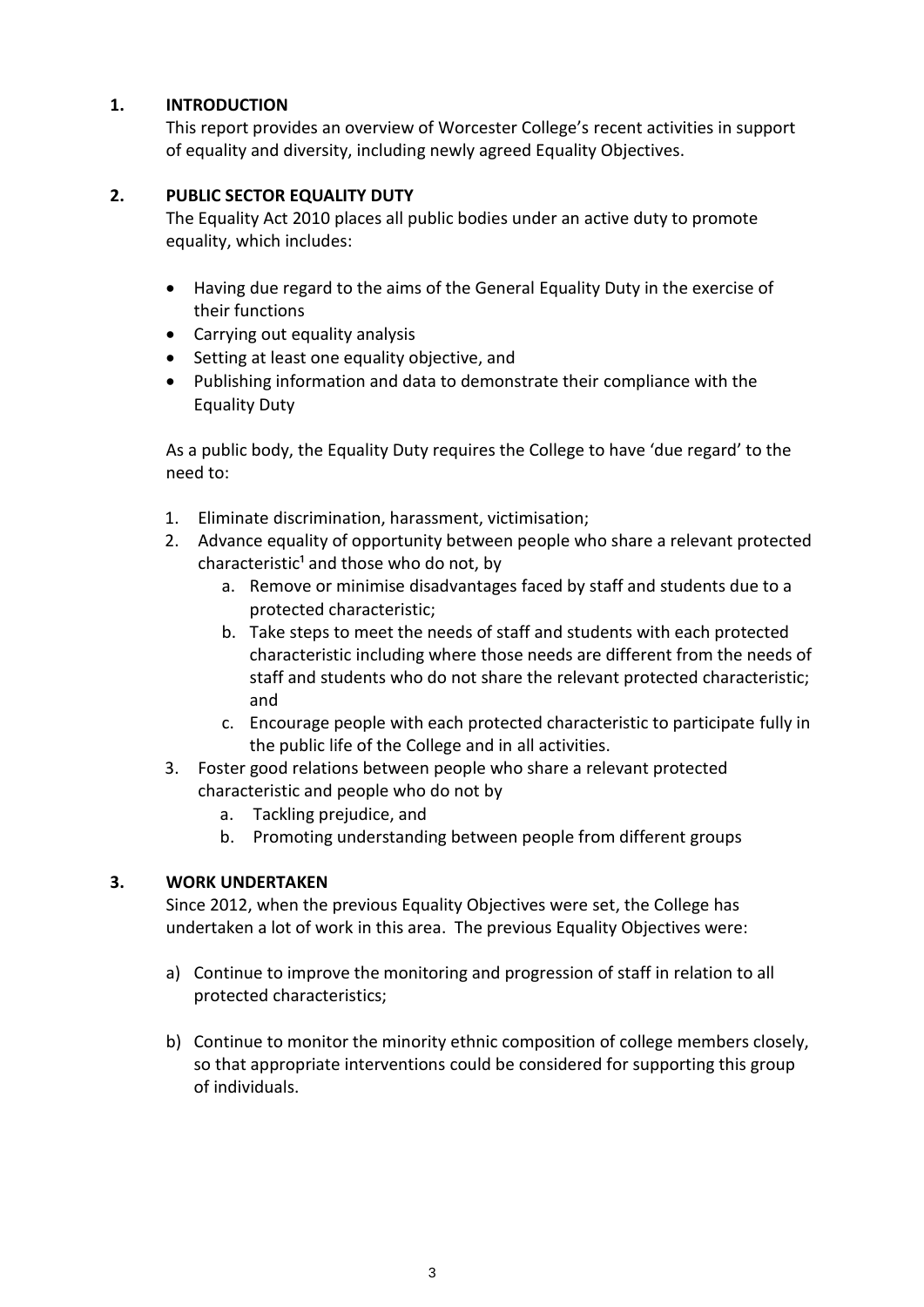Examples of how Worcester College satisfies the duties are given below:

- a) The College has a wide range of welfare support structures available to students, information about which is published on the College's website, in student handbooks and on noticeboards around the site.
- b) The College's disability contact (the Academic Registrar) works closely with the University Disability Advisory Service on student support arrangements.
- c) The allocation of accommodation is done with due regard to the College's equality policies. Accommodation allocations take into account individual's specific requirements (e.g. associated with religious practice, disability or dietary requirements) and adjustments made accordingly.
- d) The Academic Registrar is responsible for liaising with students requiring examination adjustments for religious or disability-related reasons, so that these can be put into place.
- e) The College will embed within its outreach activities the promotion of equality and positive relations between different protected groups.
- f) The College has appointed a Human Resources Manager who has responsibility for overseeing the College's equality policies and advancing and monitoring the policies relating to the selection, training, progression, retention, grievances and retirement of staff.
- g) All recruitment exercises will ensure that selection criteria are non-discriminatory and accurately reflect the job requirements.
- h) Information on the composition of the workforce is gathered and analysed and appropriate support put in place to aid staff in their roles.
- i) All applicants will be treated fairly and evaluated only on their ability to perform the role. Wherever possible, selection procedures will be carried out by more than one individual.
- j) Staff training is provided according to need and appropriate adjustments made to enable all staff to undertake learning effectively.
- k) The College's Domus Committee is responsible for overseeing the maintenance, updating and addition of College facilities, taking into account its duties under the Equality Act. The provision of facilities includes those for all staff, students, conference delegates and visitors to the site.

#### **4. A SINGLE EQUALITY SCHEME**

In reviewing the College's practice a Single Equality Scheme was approved in October 2016 to ensure that equality and diversity continue to be guiding principles in pursuit of the College's academic excellence. It builds on the principle of integrating equality and diversity in policy and practice and specifically aims to address equality of opportunity in relation to the protected characteristics under the Act.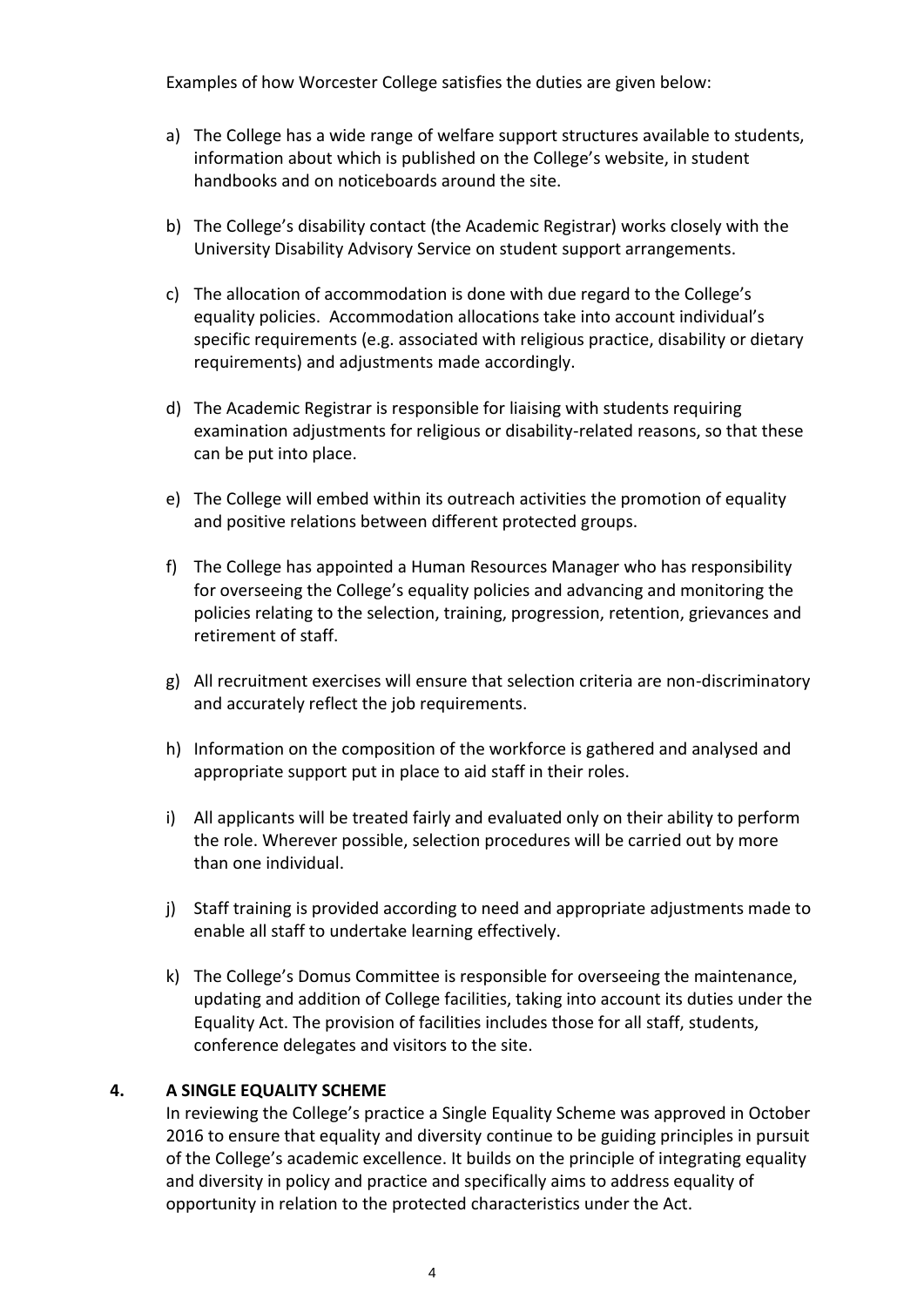The College's Equality Objectives have been reviewed and new objectives set. These were approved by Governing Body in March 2017.

#### **5. EQUALITY OBJECTIVES**

#### **a. Equality Strand - Gender and diversity**

- To increase diversity over the next five years (1 January 2017 and 31 December 2021), the College will aim for at least 50% of academic appointments made to go to women and/or members of other underrepresented groups.
- To aim for a balance in senior roles in College (Grades 6-10), within a range between 40%-60%, of gender and under-represented groups.

#### **b. Equality Strand - Gender and students**

 To produce relevant Student Admissions and Equality statistics to ensure the numbers of graduate and undergraduate students are evenly balanced between male/female within a range of 40%-60%.

#### **c. Equality Strand - Race and staff**

 To increase the number of Black and Minority Ethnic Academics in Governing Body Fellowship roles. To revise recruitment procedures, and to require members of selection committee to receive training and guidance.

#### **d. Equality Strand - Race and students**

 To produce relevant Student Admissions and Equality statistics and to be proactive in our attempts to encourage applications from, and make offers of places to, BAME students, and to ensure the College is a place that promotes and celebrates racial and ethnic diversity.

#### **e. Equality Strand - Disability**

- To produce relevant Student Admissions and Equality statistics and to actively promote disability awareness amongst staff and students and ensure appropriate support is available.
- To regularly review access for disabled staff/ students/ visitors, ensuring that all reasonable steps have been taken so the widest possible access to the College is achieved, taking into account the historical nature of the College.
- To audit College publications to ensure information is available, where requested, in appropriate formats

<sup>&</sup>lt;sup>1</sup> The protected characteristics are: age; disability; gender reassignment; pregnancy and maternity; race; religion or belief; sex and sexual orientation. Marriage and civil partnership are also protected in respect of the first aim, in employment only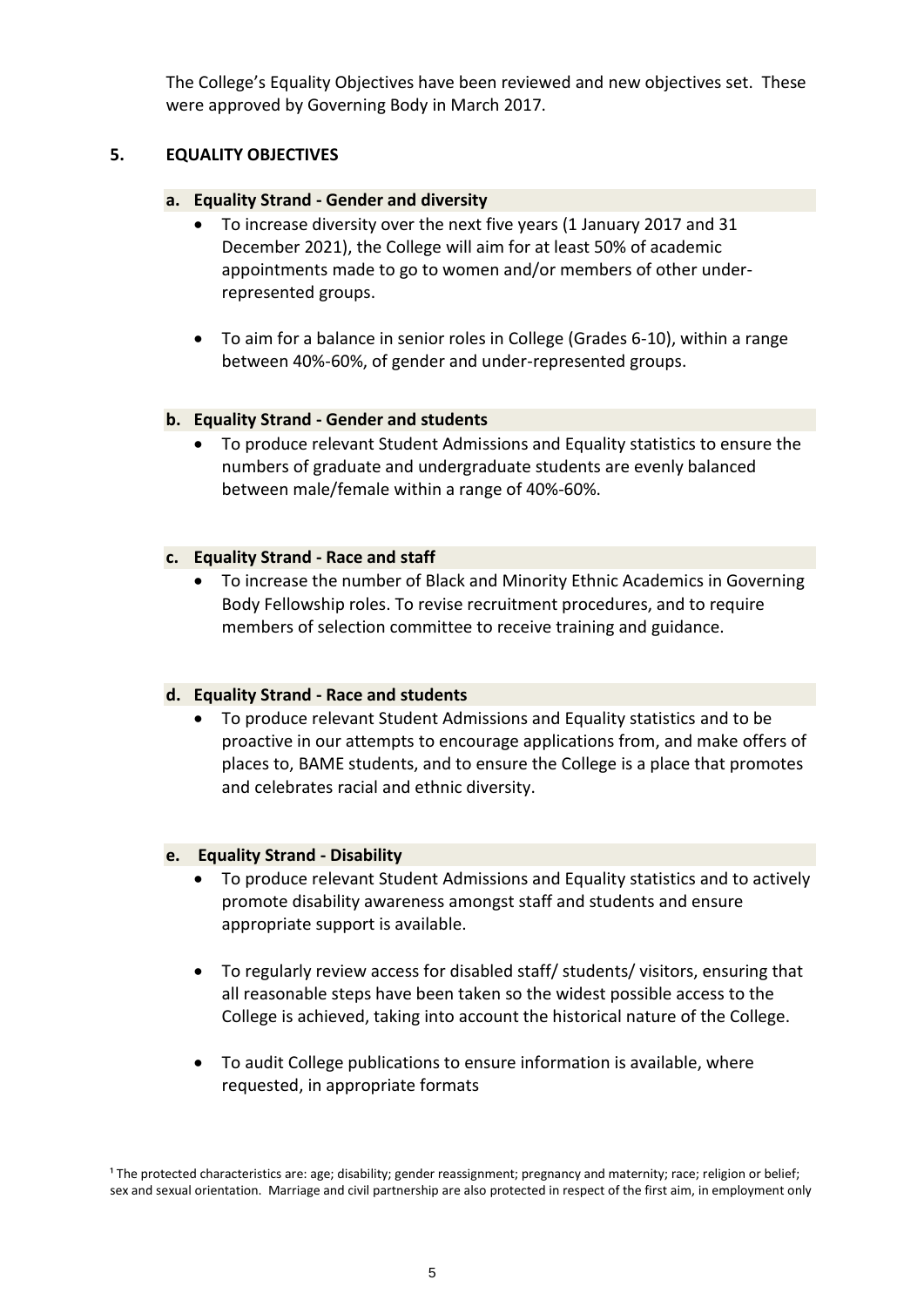#### **f. Equality Strand - Religion & Belief**

- To produce relevant Student Admissions and Equality statistics, where available, and to actively promote and support a multicultural environment within the College.
- To review room availability for 'quiet' time and ensure there is space available for staff/ students/ visitors to be able to reflect/ pray.

The Equality Objectives will be reviewed between January and March each year, and progress made in each area assessed, in line with the Equality Duty. Information on this will be published accordingly.

#### **6. DATA**

Data on the composition of the workforce, recruitment statistics for 2016 and student data can be found in the Appendices attached to this document

Human Resources Department March 2017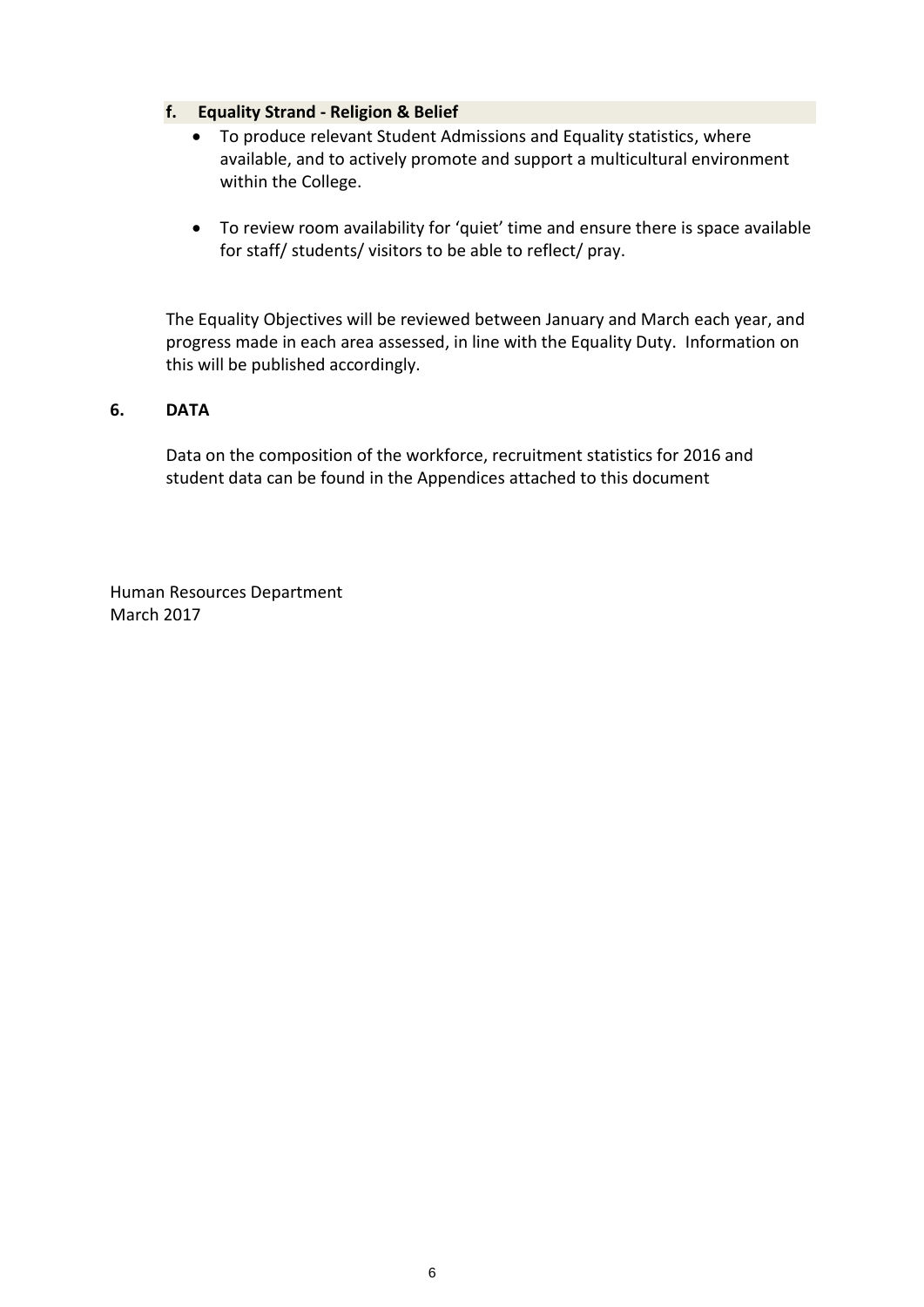## **APPENDIX A: STAFF DATA**

This annexe provides key data on Worcester College employees by sex, disability, religion or belief, sexual orientation and age. The College's annual staff snapshot was taken on 31 December 2016 and includes all employees wholly or jointly employed by the College on a permanent or fixed-term contract. It does not include casual workers. Staff numbers are based on actual headcount.

|                  |        | Female | Male  | Male | Total |           | Fixed    | Total |
|------------------|--------|--------|-------|------|-------|-----------|----------|-------|
| Staff in post    | Female |        |       |      |       | Permanent |          |       |
| at 31            | Full   | Part   | Full  | Part |       | contract  | term     |       |
| December<br>2016 | time   | time   | time  | time |       |           | contract |       |
|                  | 46     | 32     | 70    | 14   | 162   | 133       | 29       | 162   |
|                  | 28.4%  | 19.8%  | 43.2% | 8.6% | 100%  | 82.1%     | 17.9%    | 100%  |

#### **1. Overall composition of the workforce**

Worcester College has not always captured staff data and has endeavoured to gather this in order to analyse the demographics of its workforce. The following breakdown, as at 31 December 2016, shows the most recent staff data, based on information gathered from 124 out of 162 employees.

#### **2. Gender**

|                                      | Female | Male  | Prefer not to say | Total |
|--------------------------------------|--------|-------|-------------------|-------|
| Staff in post at 31<br>December 2016 | 56     | 54    | 14                | 124   |
|                                      | 45.2%  | 43.5% | 11.3%             | 100%  |

#### **3. Disability**

| Staff in post at 31 | <b>Disabled</b> | Not Disabled | Prefer not to say | Total |
|---------------------|-----------------|--------------|-------------------|-------|
| December 2016       |                 | 108          |                   | 124   |
|                     | 5.6%            | 87.1%        | 7.3%              | 100%  |

#### **4. Religion or Belief**

\*Other religion or belief includes Buddhist; Hindu; Jewish; Muslim; Sikh; other; but are not shown separately to prevent the identification of individuals

| Staff in post at 31 | No religion<br>or belief | Christian | Other religion<br>or belief* | Prefer not<br>to sav | Total |
|---------------------|--------------------------|-----------|------------------------------|----------------------|-------|
| December 2016       | 38                       | 58        |                              | 20                   | 124   |
|                     | 30.6%                    | 46.8%     | 6.5%                         | 16.1%                | 100%  |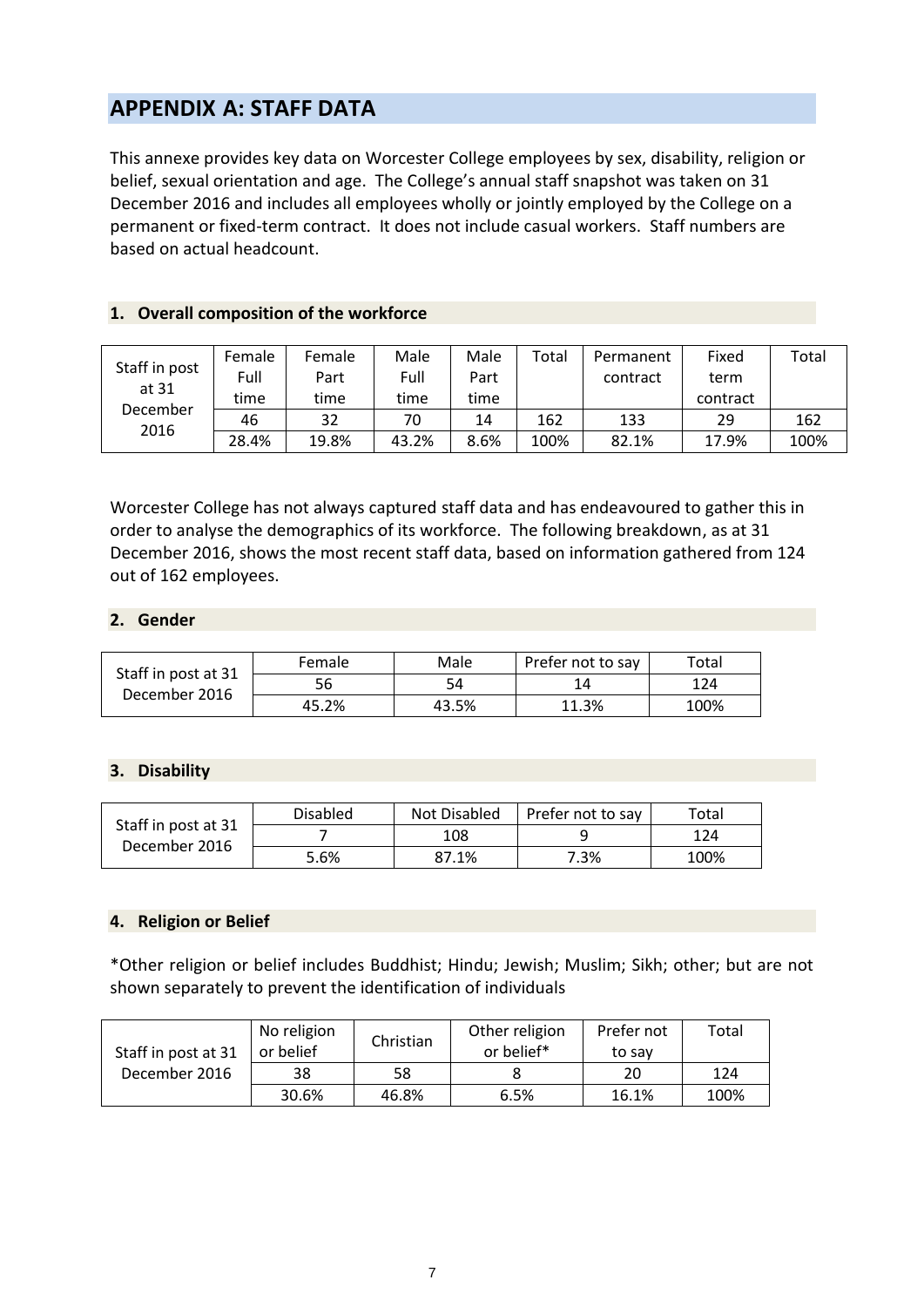#### **5. Sexual Orientation**

| Staff in post at<br>31 December<br>2016 | Heterosexual | Gay woman/ | Bisexual | Prefer not to | Total |
|-----------------------------------------|--------------|------------|----------|---------------|-------|
|                                         |              | man        |          | sav           |       |
|                                         | 91           |            |          | 28            | 124   |
|                                         | 73.4%        | 4%         | 0%       | 22.6%         | 100%  |

**6. Age**



#### **7. Ethnicity**

The different categories of ethnicity are listed below. The 'all other' categories are not shown separately to prevent the identification of individuals.

| Staff in post at 31 | White* | All other** | Prefer not to say | Total |
|---------------------|--------|-------------|-------------------|-------|
| December 2016       | 105    |             | 10                | 124   |
|                     | 84.7%  | 7.3%        | 8.1%              | 100%  |

\*White includes English; Welsh; Scottish; Irish; British; Gypsy or Irish Traveller; any other white background

\*\*All other includes: Mixed/multiple ethnic groups (White and Black Caribbean; White and Black African; White and Asian; any other mixed background); Asian/Asian British (Indian; Pakistani; Bangladeshi; Chinese; any other Asian background); Black/ African/ Caribbean/ Black British (African; Caribbean; any other Black/African/Caribbean background); Other ethnic group (Arab; any other ethnic group)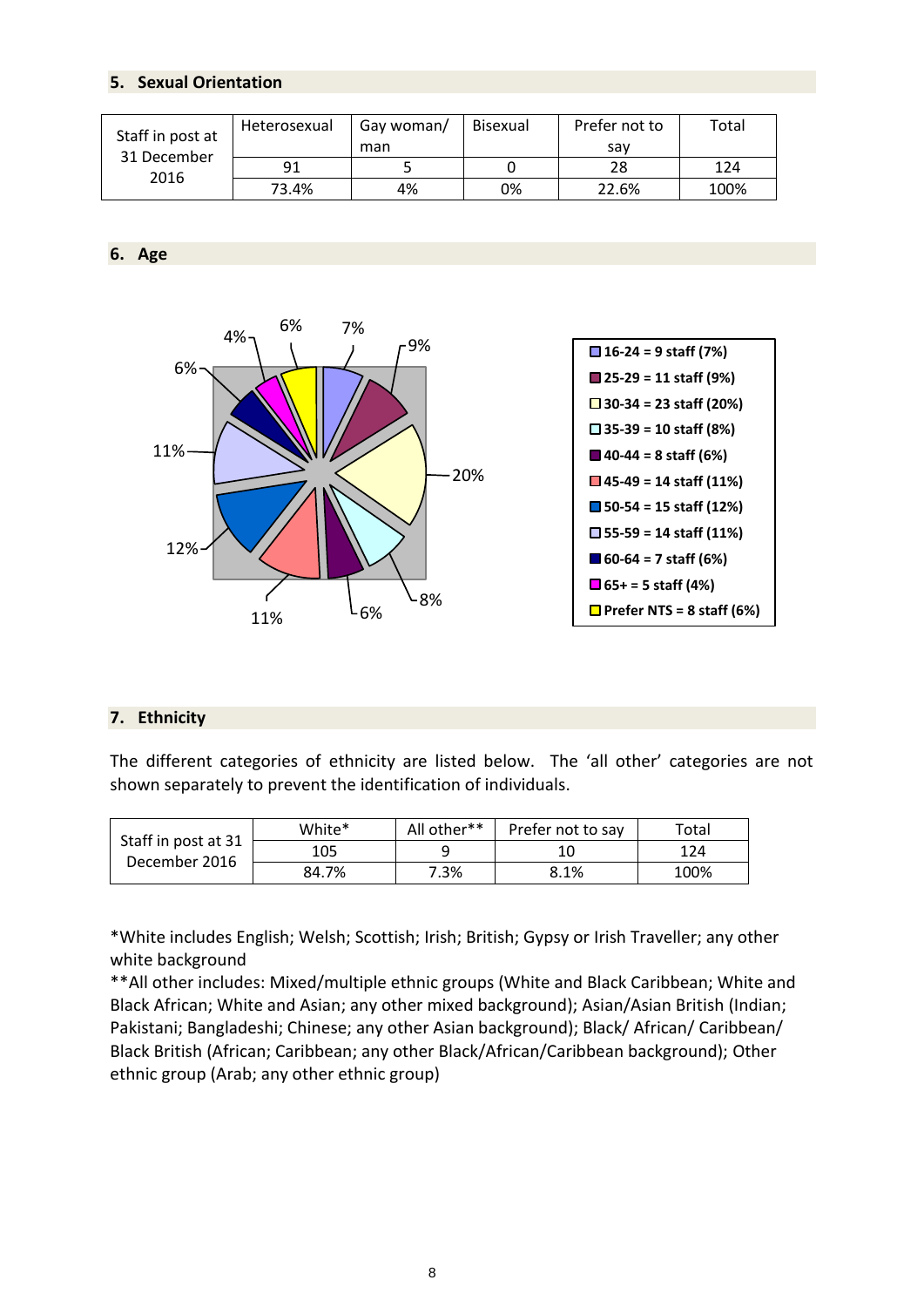## **APPENDIX B: RECRUITMENT MONITORING FOR 2016**

The College now has in place arrangements to monitor the selection and recruitment of members of staff by means of Equal Opportunities monitoring forms returned by applicants on a voluntary basis. The Human Resources department collates this information, on a yearly basis, which is reviewed by the Human Resources Committee. The period of time used for these statistics is 1 January – 31 December 2016.

The following chart shows the profile of 144 applicants for a total of 20 non-academic vacancies, which were advertised in 2016. Recruitment statistics for academic roles have not been collated for 2016.



#### **Chart 1: Gender breakdown by applicant**



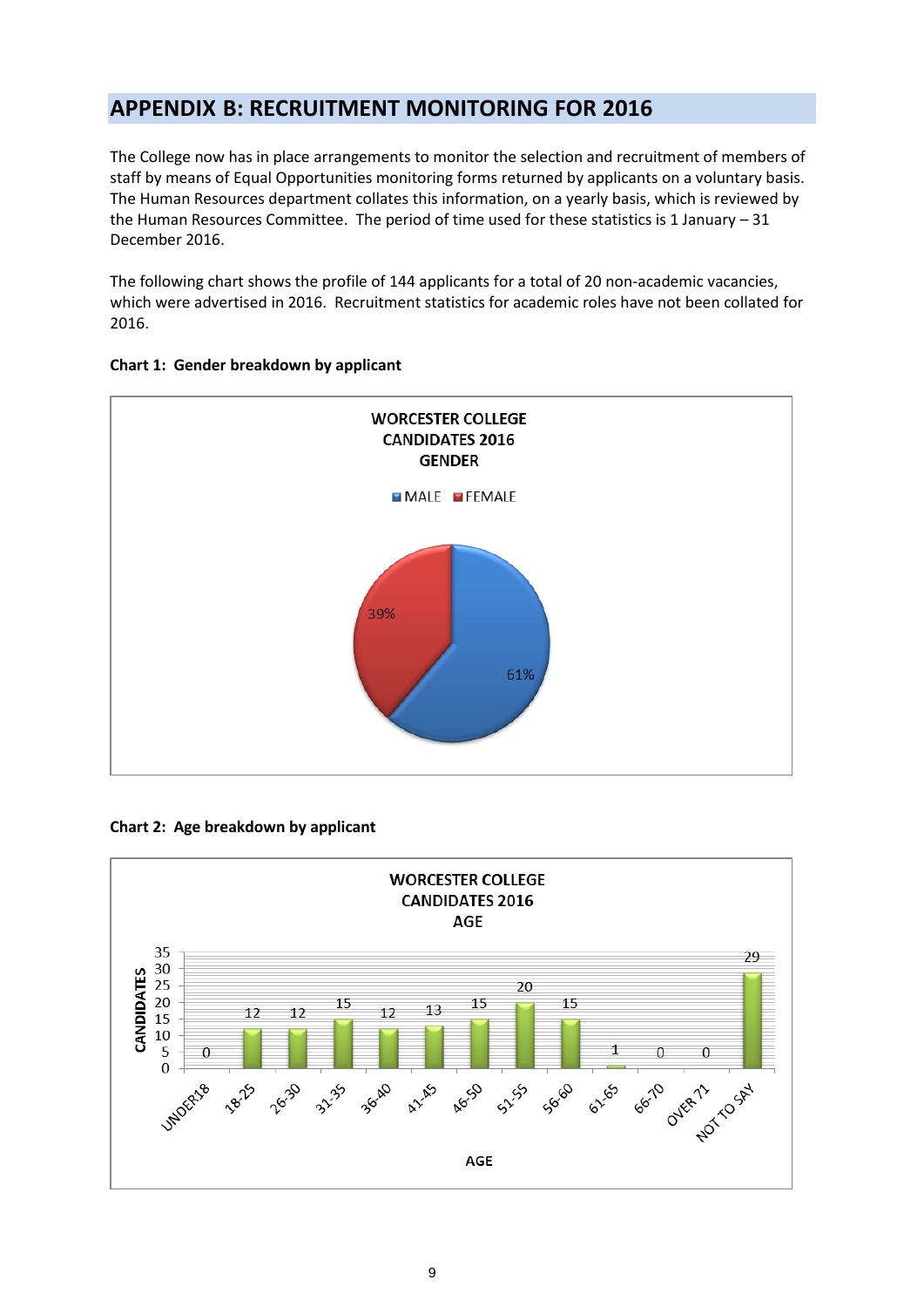#### **Chart 3: Disability breakdown by applicant**



#### **Chart 4: Ethnic Origin breakdown by applicant**

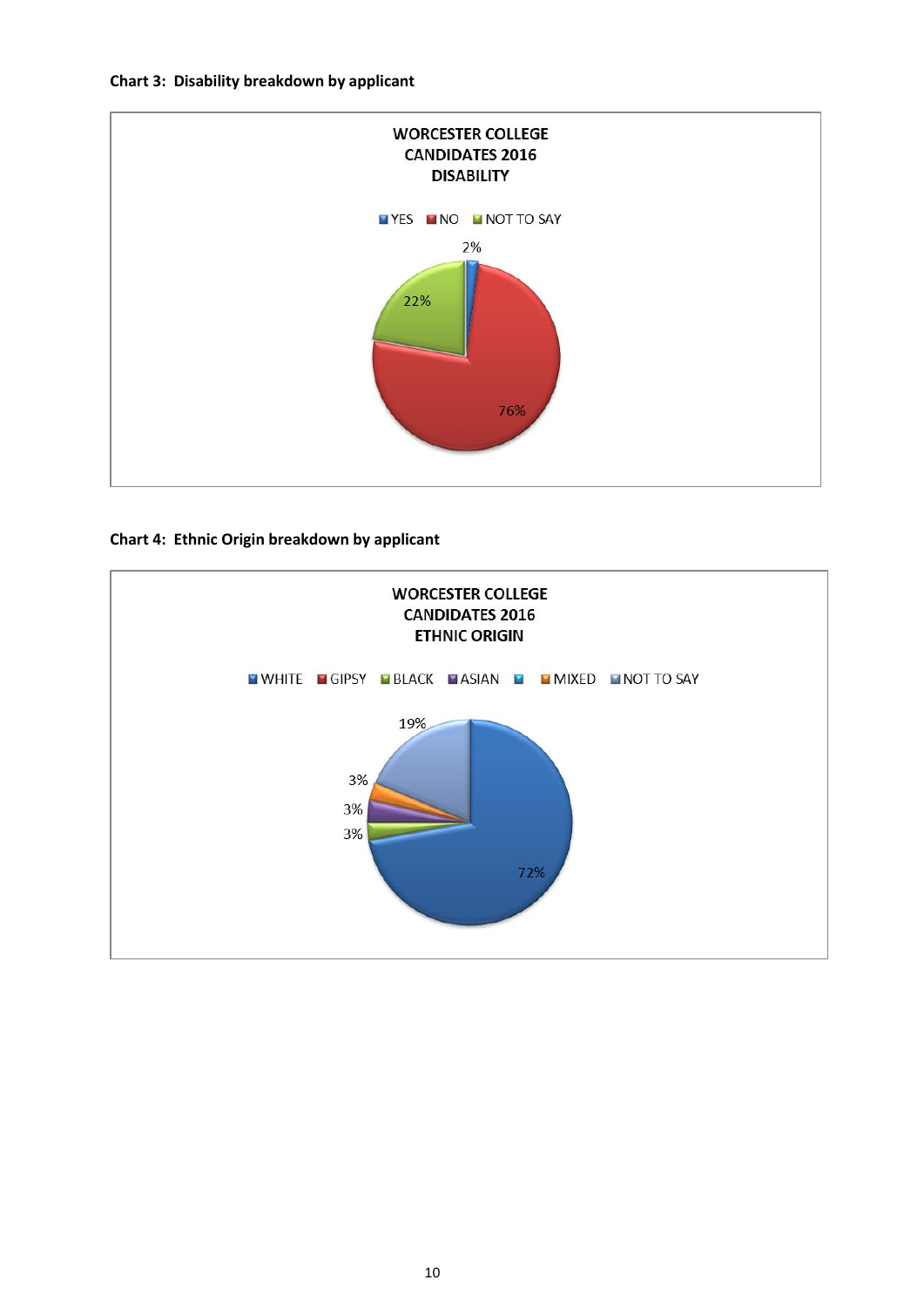

**Chart 6: Religion breakdown by applicant**